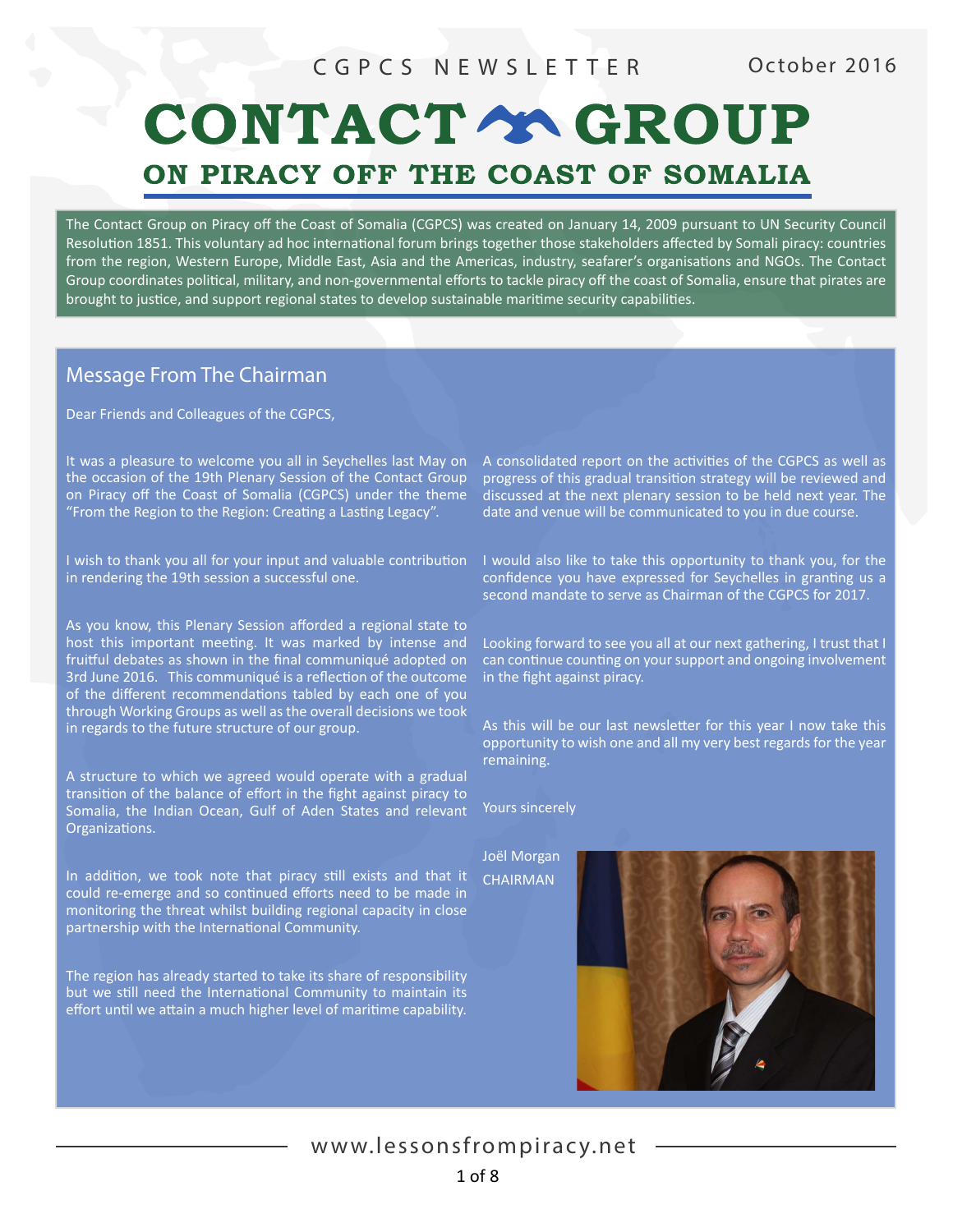### 19TH CGPCS PLENARY SESSION

The Contact Group on Piracy off the Coast of Somalia (CGPCS) is here to stay, and Seychelles retains the chairmanship for 2017.

That was the outcome of the 19th plenary session of the Contact Group on Piracy off the Coast of Somalia held at the International Conference Centre in Victoria, Republic of Seychelles, from 31st May to 3rd June 2016 under the Chairmanship of Seychelles. Several countries, notably Italy, Norway, India, China, UK, Australia, Germany and Kenya, made representations that Seychelles should remain as chair.

Noting the theme of the Chair, 'From the Region to the Region: Creating a Lasting Legacy', all members present commended the work of the Seychelles government to date and that of the Chair, Minister Joël Morgan, Minister for Foreign Affairs and Transport, while as well encouraging more regional involvement and engagement.

Although pirate attacks in the region have subsided considerably, members of the group have agreed to preserve the work and the brand name. The Plenary took further note that there still were 42 persons being held hostage by pirate gangs, and that efforts to secure their earliest release possible should continue.

The head of CGPCS' Secretariat in Seychelles, Raymond St Ange, said a number of proposals were made on how to streamline the group, and these would be discussed at the next plenary session in 2017.

The Seychelles' archipelago (115 islands in the western Indian Ocean) has been on the forefront of the fight against piracy since 2005, when the scourge began expanding, adversely impacting the nation's tourism and fishing industries.

The Seychelles' Minister for Foreign Affairs and chair of the Contact Group, Joël Morgan, whilst noting the importance of the Blue Economy said at the closing ceremony that: "Stability and peace in the Indian Ocean are paramount, and while acts of piracy are indeed down, there is still much work to do."

Referring to the terrorist attack in Somalia's capital, Mogadishu, end of May claiming 16 lives, Minister Morgan said Seychelles condemned the "callous attacks of terror" and such attacks strengthened CGPCS's resolve to end violence in the African country.

"Allow me to reiterate that as a group these attacks only serve to strengthen our resolve to end all forms of insecurity in Somalia," he said.

Minister Morgan added that "the plenary has highlighted the urgency for members of the international community to act together to not only support Somalia in this endeavour but to also ensure that security in all of its forms reigns supreme."

Somalia's Deputy Prime Minister, Mohamed Omar Arte, who participated in the Plenary, thanked Seychelles for its efforts and leadership in the fight against piracy.

"My government continues in its fight to end piracy, and that effort must not be spared to provide economic opportunities for the people of Somalia. Illegal fishing and combating those who exploited the natural resources within the EEZ of Somalia remain priorities for my government,"

said Mr. Arte, referring to the country's exclusive economic zone.

The statement continued in saying that some ships were not observing the best practices to ensure their safety, especially within areas of high risk and that: "Members agreed that the industry must continue to abide by best management practices within the high-risk area."

In attendance were the following countries, namely: Australia, China, Denmark, Djibouti, Germany, Greece, Egypt, France, India, Italy, Japan, Kenya, Mauritius, Marshall Islands, Netherlands, Norway, Oman, Pakistan, Portugal, Philippines, Republic of Korea, Russia, Saudi Arabia, Seychelles, Somalia, Spain, Thailand, United Arab Emirates, United Kingdom, United States of America. The Somali delegation included representatives from the Federal Government, Federal Member States and Somaliland.

In addition, other organizations, associations and industries were also present: African Union, BIMCO, Cardiff University, Combined Maritime Forces, Common Market for Eastern and Southern Africa (COMESA), Danish Shipowners Association, East African Community (EAC), Eastern Africa Standby Force (EASF), European Union (EU) including EUCAP NESTOR and EU NAVFOR, Food and Agricultural Organization (FAO), International Chamber of Shipping (ICS), INTERPOL, Intergovernmental Authority for Development (IGAD), Indian Ocean Commission (IOC), International Maritime Organization (IMO), M & C Saatchi, NATO, Norwegian Shipowners Association, Oceans Beyond Piracy (OBP), United Nations (UN), United Nations Assistance Mission in Somalia (UNSOM) and the United Nations Office of Drugs and Crime (UNODC).

All Seychellois former hostages, who at one time or another had been held captive by Somali pirates, were also invited by the chairman as special guests.



www.lessonsfrompiracy.net 2 of 8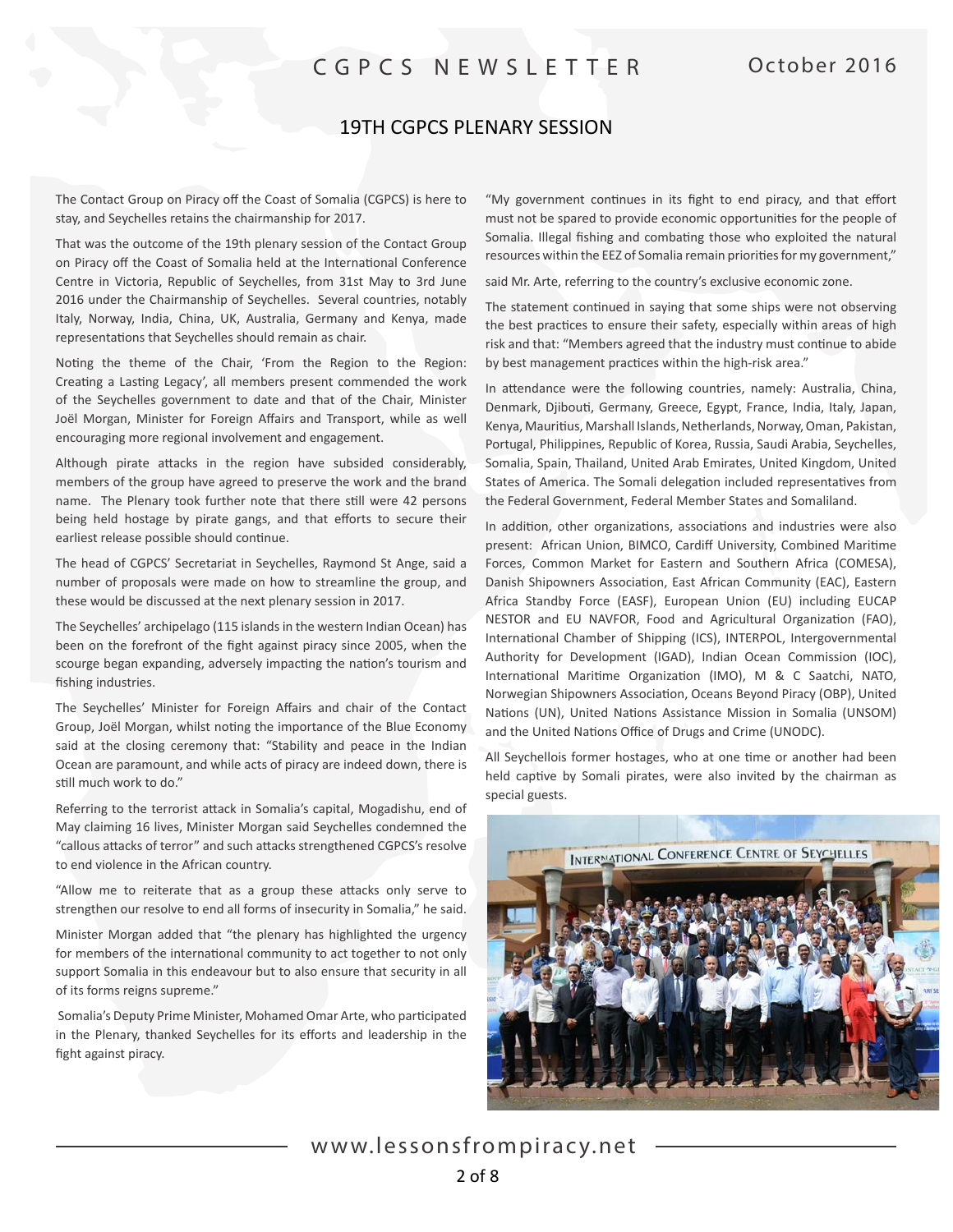# NEW CGPCS STRUCTURE



# PIRACY

#### Japan extends Anti-Piracy Mission off Somalia for another year

Two Japanese destroyers and two maritime patrol aircraft will continue their anti-piracy mission into 2017. The announcement was made by the Japanese Defense Minister Gen Nakatani, that the Japanese government has extended Japan's participation in a multinational counter-piracy mission in the Gulf of Yemen and off the coast of Somalia by another year.

The Japan Maritime Self-Defense Force (JMSDF) has participated in the socalled Combined Task Force 151 since its inception in 2009. Indeed, until recently, the multinational task force was led by JMSDF Rear Admiral Hiroshi Ito, who assumed command in June 2015.

It was the first time since the end of World War II that a Japanese naval officer commanded a multinational task force.

In order to facilitate Japan's participation in the military mission, the Japanese government had to amend the country's anti-piracy law. This socalled Anti-Piracy Measures Law also allows Japanese warships to escort foreign vessels.



www.lessonsfrompiracy.net 3 of 8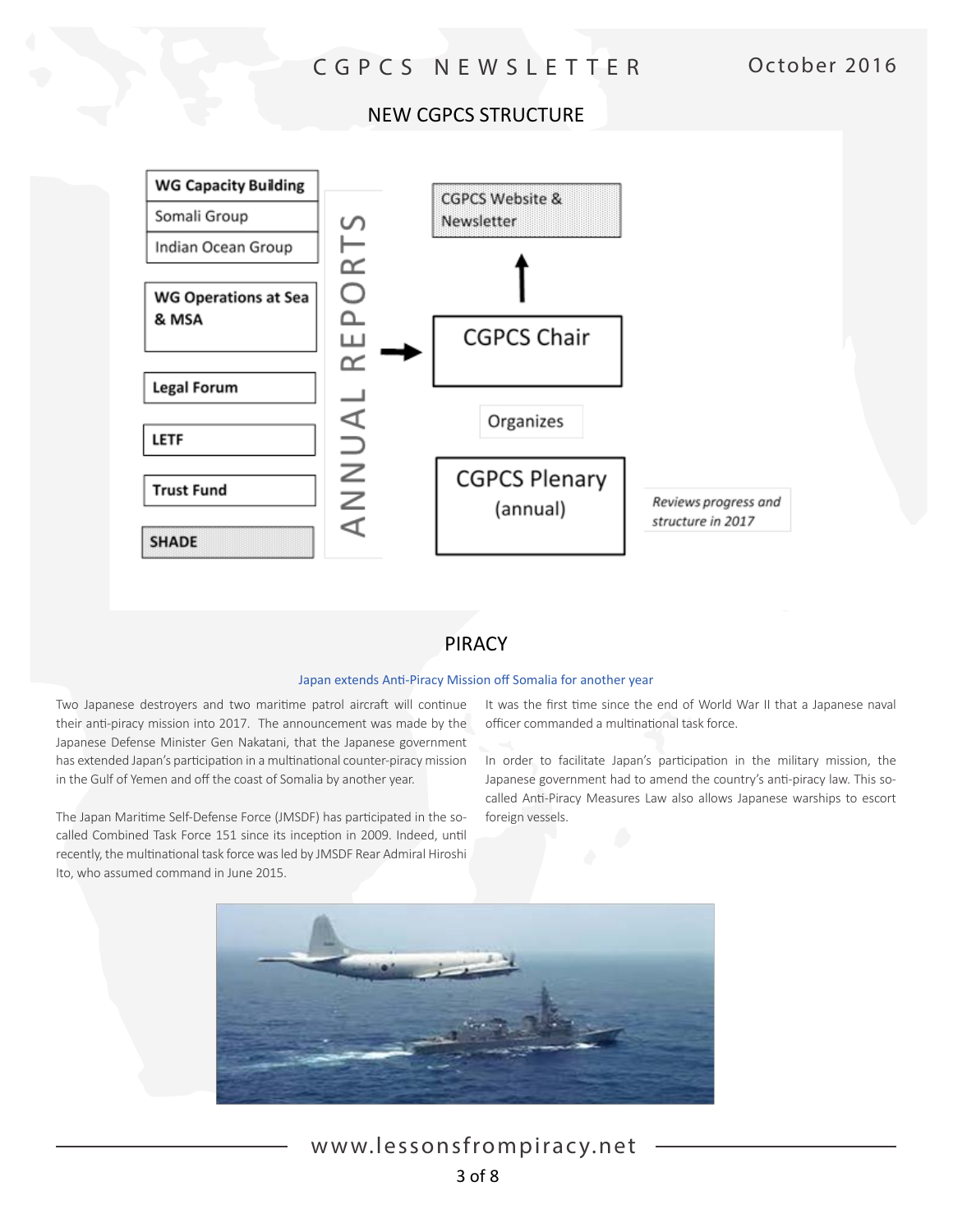#### Last piracy case in Seychelles

The last group of suspected Somali pirates that remained on trial in Seychelles has been found guilty of piracy offences and sentenced to 12 years in prison by the Seychelles Supreme Court on 10th June 2016.

The five were convicted of two out of three counts of piracy brought against them by the prosecution - attacking a dhow and holding the Indian crew as hostages, as well as for using the dhow as a pirate ship to attack an oil tanker.

The offences were said to have been committed in the Gulf of Aden between January 1 and January 18, 2014.

The five suspected pirates were transferred to Seychelles on January 30, 2014 by French naval ship FS Siroco, which was part of the EU Naval Force, in collaboration with a Japanese air force plane.

Their transfer to the Indian Ocean island nation for prosecution was thanks to a pirate transfer agreement signed between EU and the Seychelles in December 2009.

The 12 year sentence imposed by the court which concludes the last piracy case was "a great victory for Seychelles and the international community."

No order for the five Somalis to be transferred to their homeland to serve their 12 year sentence was made at the end of the trial.

#### Third Successful Conviction in 2016 of Armed Pirates who Terrorised Seafarers off the Coast of Somalia

The European Union's counter-piracy EU Naval Force has welcomed the conviction of twelve men in July 2016 after they were found guilty by the Mauritian Court of attempting to carry out an act of piracy against a merchant ship, MSC Jasmine, on 5 January 2013. They have all been sentenced to 5 years in prison.

This was the first piracy trial held by the Mauritian Court after a transfer agreement, that enables those suspected of committing an act of piracy off the coast of Somalia to be transferred to the island nation for prosecution, was signed between the European Union and the Mauritian Government in July 2011.

This follows another successful piracy conviction in April this year, when a French court sentenced six Somalis to between 6-5 years after they were found guilty of attacking the yacht, Tribal Kat, and the murder of its French skipper, in September 2011. After EU Naval Force warships, FGS Bayern and ESPS Galicia, intervened, the men were transferred to France for trial.

Speaking about the piracy convictions, including the one whereby the Seychellois Court in June 2016 found seven guilty of attacking the Marshall Islands-flagged tanker, MV Nave Atropos, in the Gulf of Aden in January 2014, EU Naval Force's Operation Commander, Major General Rob Magowan CBE, said: "I very much welcome the ruling made by the Mauritian Court and the close cooperation with the EU Naval Force that helped to ensure a successful outcome.

These convictions send a clear message to pirates' intent on going out to sea to attack ships – EU Naval Force warships will not hesitate to find and apprehend them and transfer them for prosecution. The EU and counterpiracy partners remain committed to suppressing piracy to ensure seafarers and ships remain safe in the Indian Ocean and Gulf of Aden."

The Mauritian Director of Public Prosecution, Mr Satyajit Boolell SC, commented: "We have played our part as a member of the regional and international communities' efforts in the fight against piracy. We have ensured that the pirates were given a fair trial, and they were represented by legal counsel throughout the trial. This has been a victory for the international community and the rule of law."

#### Somalia: Piracy, Armed Robbery Off the Coast Falls Drastically

The International Maritime Bureau (IMB) of the International Chamber of Commerce (ICC) attributed the fall in piracy attacks to preventive measures deployed by the foreign warships to thwart such attacks.

"The combined efforts of the Navies in the region, along with the increased hardening of vessels and best management practices compliance, employment of privately contracted armed security personnel, and the stabilizing factor of the central government within Somalia have resulted in this positive sign," it said.

It however cautioned ship owners and Masters against complacency, warning that Somali pirates still have the capability and capacity to carry out attacks.

"The IMB believes that a single successful hijacking of a merchant vessel, will rekindle the Somali pirates' passion to resume its piracy efforts," says the IMB report which was compiled between January-June.

According to IMB, suspected Somali pirates continue to hold 29 crew members for ransom as of June 30.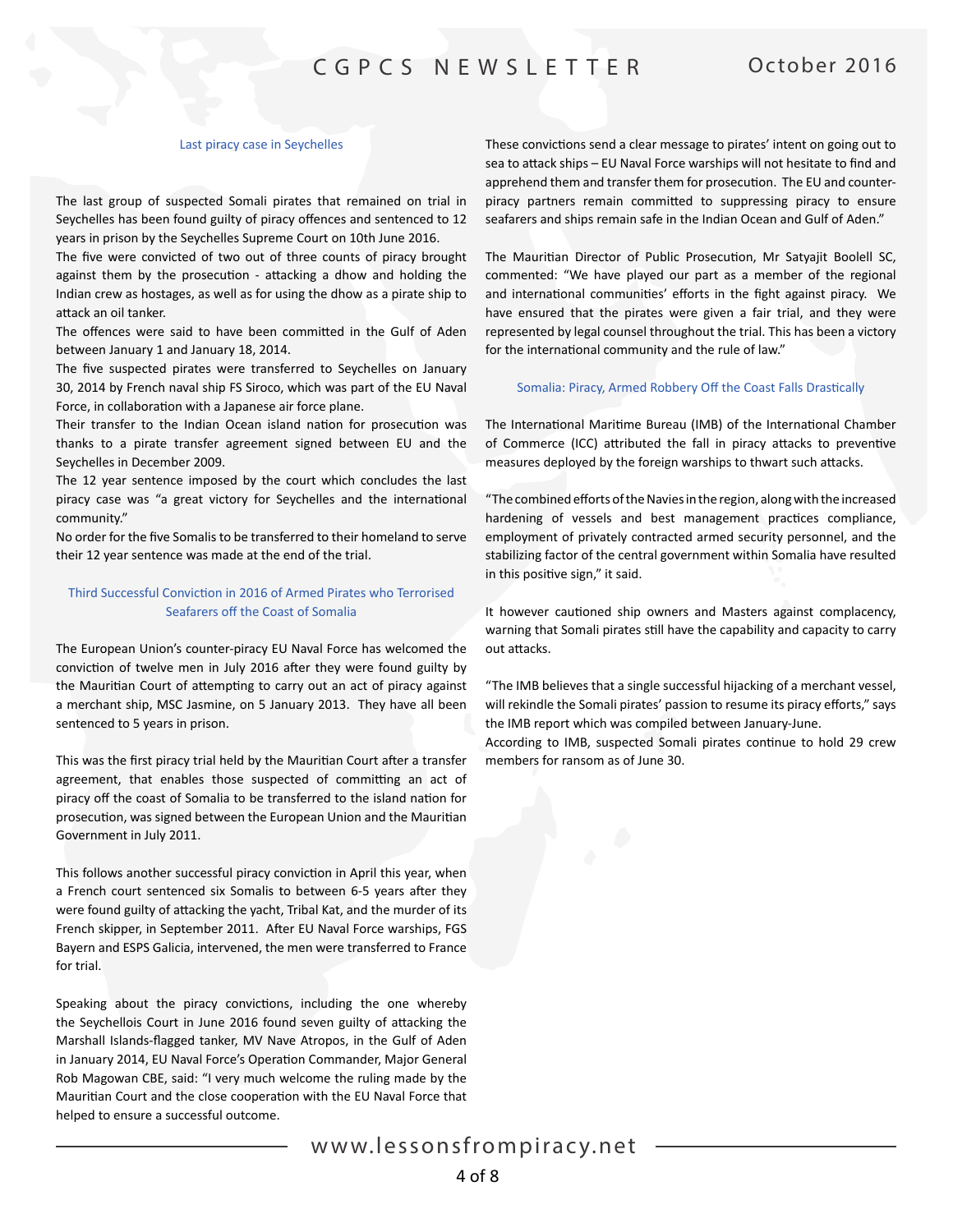# OCEANS BEYOND PIRACY (OBP)

The Oceans Beyond Piracy, Maritime Communications Initiative (MCI) has progressed with the next initial phases of expansion. The MCI is being built in support of the Somali Maritime Resource and Security Strategy (SMRSS) and is intended to expand maritime situational awareness in key areas on the Somali coast. The completion of the initial communication center in Berbera, was briefed at the Working Group One meeting in the Seychelles as an example of cooperation across implementing agencies including EUCAP Nestor and UNODC. The completion of the center was also aided by a generous donation from Taiwan.

The next phase of the project will take place in Bosaaso, Somalia in the newly constructed Port Police and Ministry of Ports, Marine Transport and Counter-Piracy building. A site survey was completed as

well as a series of discussions with stakeholders in Bosaaso, including the Port Police, the Ministry of Ports, Marine Transport and Counter Piracy and others.

The next phase of work is anticipated to begin in November, following the completion of the new Bosaaso Port Police and Ministry of Ports, Marine Transport and Counter-Piracy building being constructed by UNODC and UNOPS.



## UNITED NATIONS OFFICE ON DRUGS AND CRIME (UNODC)

Update on the Law Enforcement Task Force (LETF)

The Law Enforcement Task Force (LETF) is currently conducting an assessment on the status of investigations relating to the US Department of Justice list of 11 high value pirate leaders and financiers categorized into Tier 1 and Tier 2. The arrest of Mohamed Abdi Hassan (a.k.a. Afwayne) and Mohamed Aden (a.k.a.Tiiceey) by Belgium law enforcement authorities in October 2013 resulted in the prosecution of alleged pirate leaders. The indictments in the Seychelles Supreme Court for several pirate leaders including Abdukadir Mohamed (a.k.a. Afweyne's son) and Mohamed Garfanji provide the basis for Interpol notices that still remain valid. The Law Enforcement Task Force (LETF) plans to convene a

meeting of investigators to review the current status of investigations and revive interest to pursue indictments against the pirate leaders and financiers. The meeting will bring together investigators, experts both from UNODC and other agencies such as Interpol and US DOJ. The Global Maritime Crime Programme (GMCP) of UNODC was designated by the Contact Group on Piracy off the Coast of Somalia (CGPCS) Plenary to be the Secretariat for the Law Enforcement Task Force (LETF).





**United Nations Office on Drugs and Crime**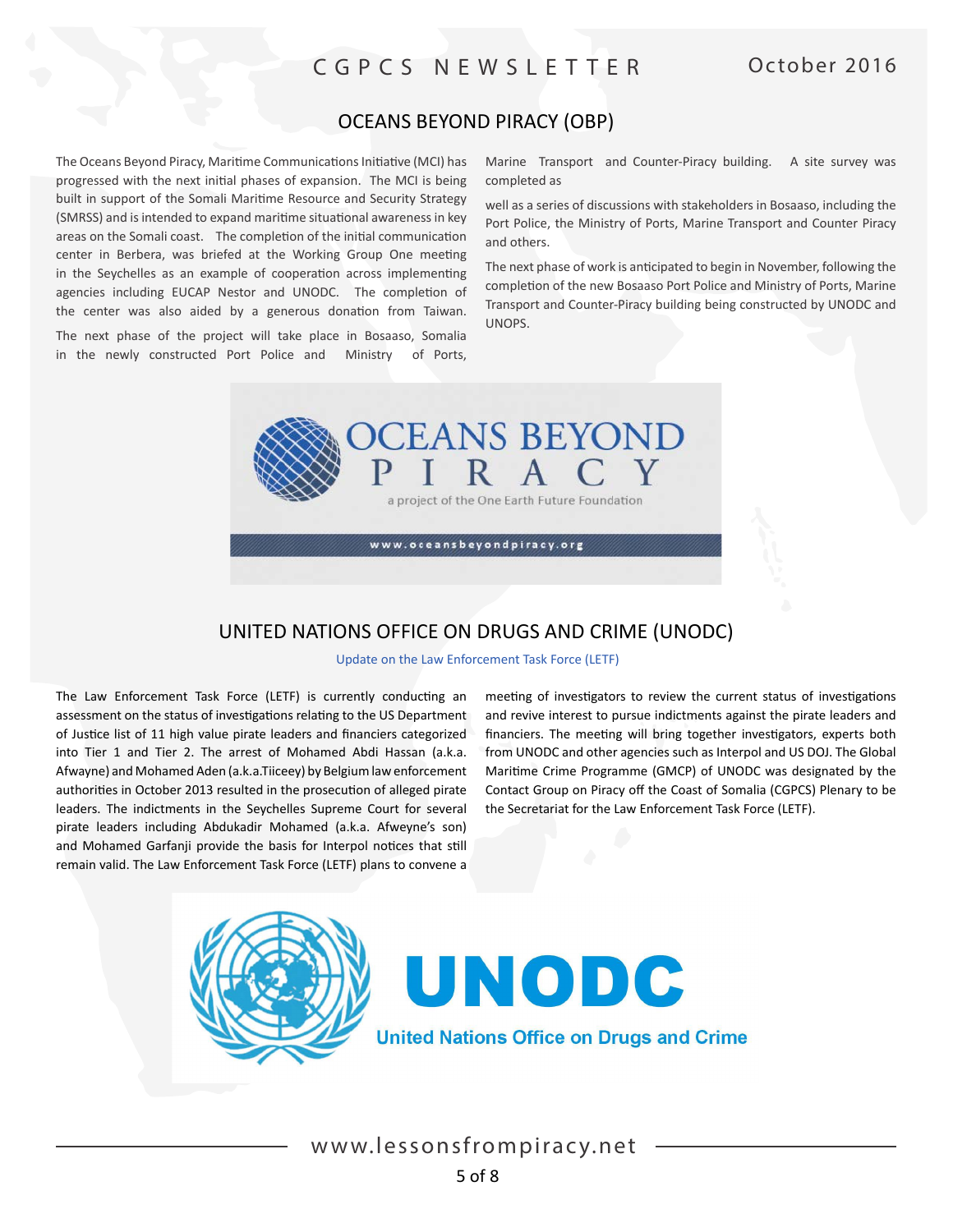### INTERPOL

#### **Maritime Security Programmes**

**East Africa – Gulf Of Aden**

#### **Update of Critical Maritime Routes Law Enforcement Capacity Building in East Africa (CRIMLEA) activities:**

Delivery of two Maritime Investigation Kits to the Maritime Police Unit Mombasa

- On the 27th of June 2016 CRIMLEA project officer travelled on mission to Mombasa. The purpose of the mission was to deliver two Maritime Investigation Kits to the Maritime Police Unit Mombasa.
- The kits were well received by the head of Maritime Police Kenya at his office in the port of Mombasa. Discussions were also held on maritime crime priorities for Kenya. Kenyan counterparts highlighted the increase in drugs landing on the coast in the North of Kenya and the difficulty in Policing this area.
- The donated kits were subsequently demonstrated at training conducted by US NCIS on boat searching which took place from 4th to 7th of July 2016 in Mombasa.

Training of Somali Federal Police officers in Nairobi

- From 22nd to 26th August 2016, 17 Officers from the Somali Federal Police based at CID Mogadishu were trained in Investigative techniques in the INTERPOL Regional Bureau in Nairobi, Kenya. The five days training included theory and table top exercises.
- The training received very positive feedback and opened future avenues of cooperation. It is planned to train two more groups by March 2017.

Training on maritime crime scene investigation in Moroni, Comoros

• From the 22 to 26 of August, Project CRIMLEA trained 25 officers on maritime crime scene investigation in Moroni, Comoros. Officers came from different local units, namely Police, Coast Guards, Gendarmerie, Customs. . The five days training included theory and practical exercises. The practical exercises took place at the Port of Moroni.





As part of CRIMLEA phase I project launched in 2011 and funded by the European Union, eighteen Seychellois officers have learned new techniques in crime scene investigation and enhanced their knowledge of crime management on land and on vessels at sea during an eight day training workshop. Two batches of equipment were handed over to the Seychelles Police and the Seychelles Coast Guard during the presentation of certificates of completion to the eighteen officers.



Further training is expected to take place in Seychelles as CRIMLEA phase II comes into place.

www.lessonsfrompiracy.net 6 of 8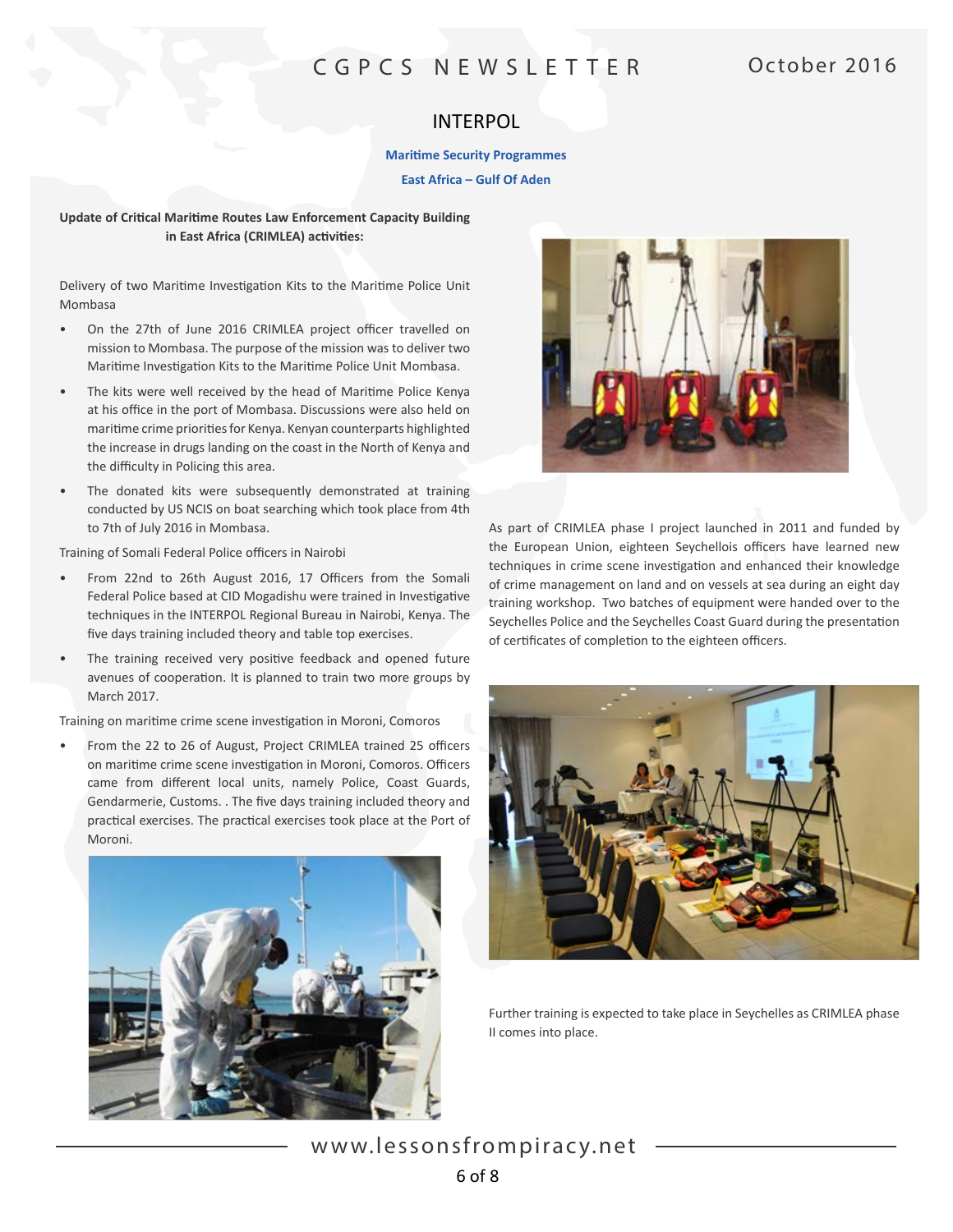### EVEXI

#### **Update of Evidence Exploitation Initiative (EVEXI) activities**

- Case coordination meeting with Marine Police Unit in Dar Es Salaam in June, resulted in sharing of Modus Operandi in drugs concealment methods and vital information of current status and priorities for the Marine Police.
- Participation at the Eastern Africa Police Chiefs Cooperation Organization (EAPCCO) in August in Kigali, where Police Chiefs gave their support to the Project.

### **MASE**

#### **Update of Maritime Security (MASE) activities**

In August 2016 the Project Manager of MASE/COMESA Project went on a fact-finding mission in both Mauritius and Seychelles where he met with representatives from all competent local authorities tackling with the money laundering and terrorism financing phenomenon.The counterparts were informed about the specifics of the whole MASE Program and the training and capacity building the competent authorities could receive within this framework, and benefit from.At the same time, he also met with the Police Commissioners, listened to their ideas and expectations and briefed them in detail about the activities to follow.

#### **Hostage debriefing initiative**

Folowing the new and detailed information produced on all aspects of piracy off the coast of Somalia and the analytical packages on the Indian aspect of the debriefing, INTERPOL is now in the process of implementing phase 2, with the aim to interview seafarers from other South East Asian countries who were kidnapped and held hostage by Somali pirates.

#### **Route Programme on Cocaine and identifying transit corridor**

**The CGPCS Secretariat as well as the Administrative Director of the Anti-Piracy Unit met with Dr. Sasha Jesperson, Research Fellow, National Security and Resilience of the Royal United Services Institute for Defence and Security Studies (RUSI) and Ms Cathy Haenlein, Research Analyst, National Security and Resilience of RUSI on 12th September 2016. The RUSI representatives were in Seychelles on an EU Cocaine Route Programme and are undertaking a study on the different forms of organized crime, particularly criminal networks in order that EU can better improve/value their response. The discussion centred on how Seychelles is supporting efforts to combat illegal activity, i.e. drug smuggling, IUU fishing, smuggling, human trafficking etc.**



### CRIMARIO

At the request of the Seychelles Maritime Safety Administration (SMSA) a five-member team conducted a two-day oil spill exercise in Seychelles in September. The exercise falls under the EU CRIMARIO project.



Mr. Oliver Bézier, who was among the team that conducted the exercise said that the Indian Ocean is one of the critical maritime routes for EU products. "This is where our oil and manufactured goods are transiting from west to east and east to west. That is why we pay particular attention to the region in terms of security and safety" he said.

Mr. Bézier further said that EU CRIMARIO project places a lot of emphasis on inter-agency collaboration and sharing of information.

www.lessonsfrompiracy.net 7 of 8